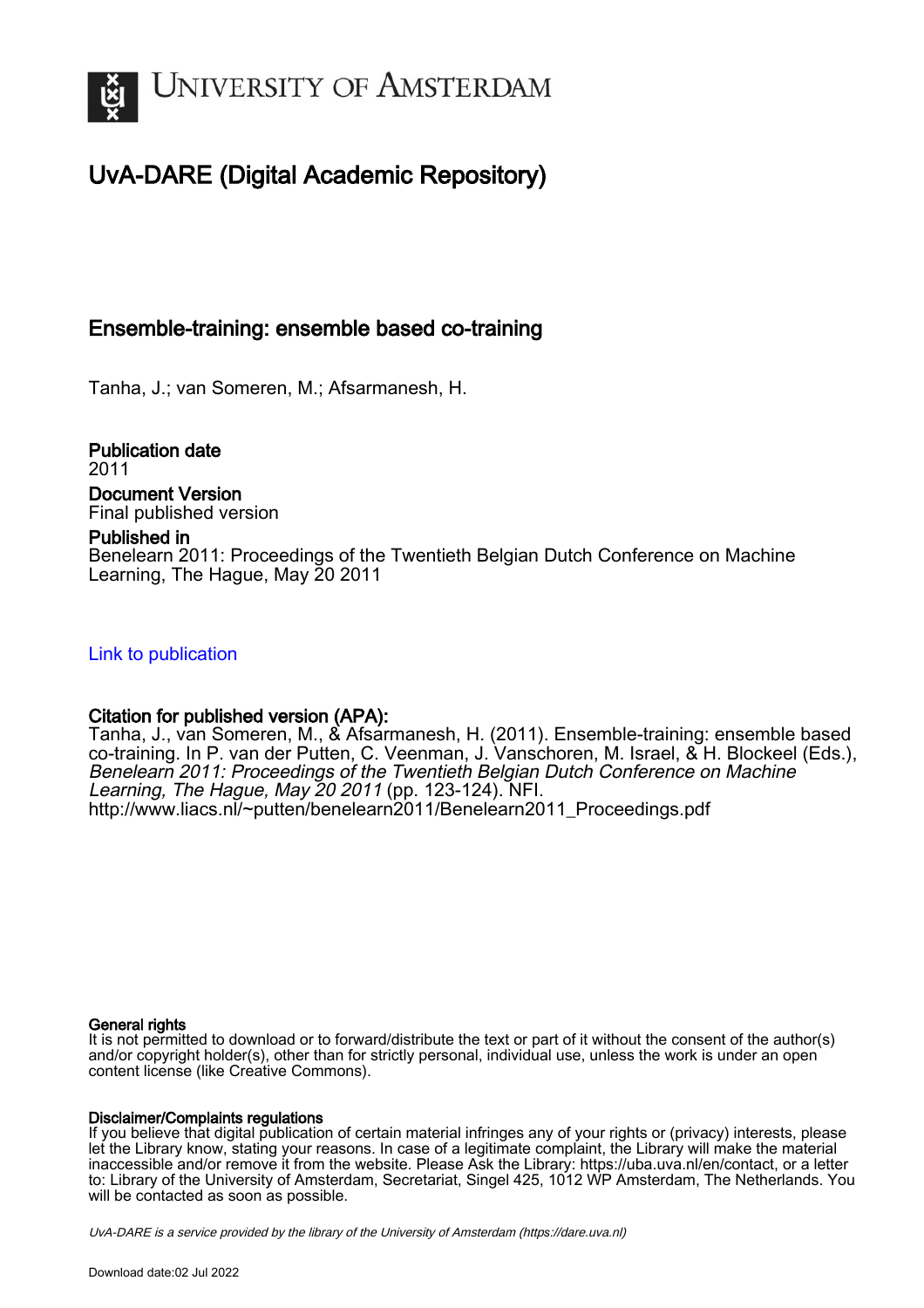# **Benelearn 2011**



# Proceedings

of the Twentieth

# Belgian Dutch Conference on Machine Learning

## The Hague, May 20 2011

Editors: Peter van der Putten Cor Veenman Joaquin Vanschoren Menno Israel Hendrik Blockeel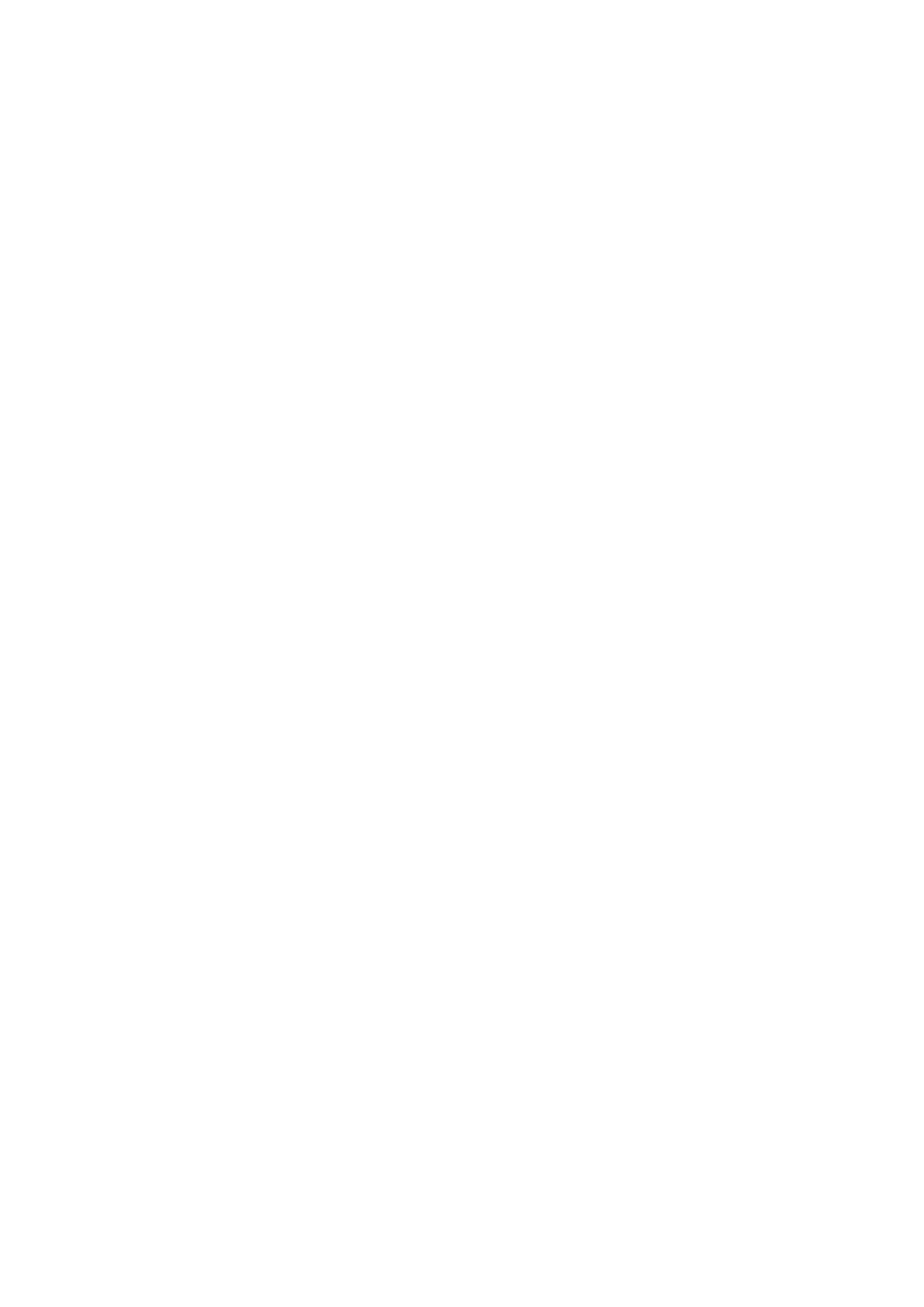# **Benelearn 2011**

Proceedings

of the Twentieth Belgian Dutch Conference on Machine Learning The Hague, May 20 2011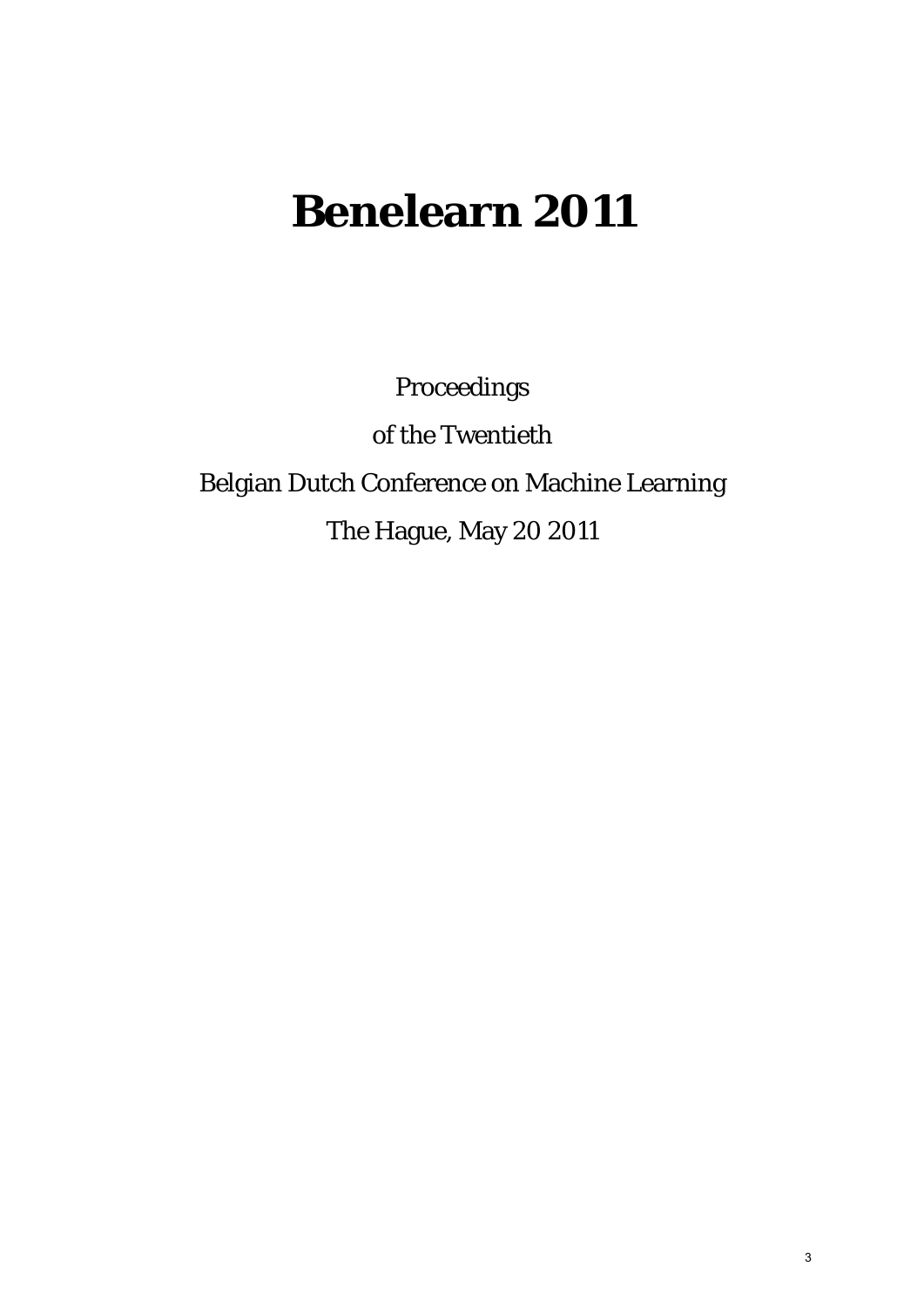Benelearn 2011. Proceedings of the Twentieth Belgian Dutch Conference on Machine Learning The Hague, May 20 2011.

http://www.benelearn2011.org

© 2011 - Benelearn 2011 organization committee and the paper authors(s)/owner(s).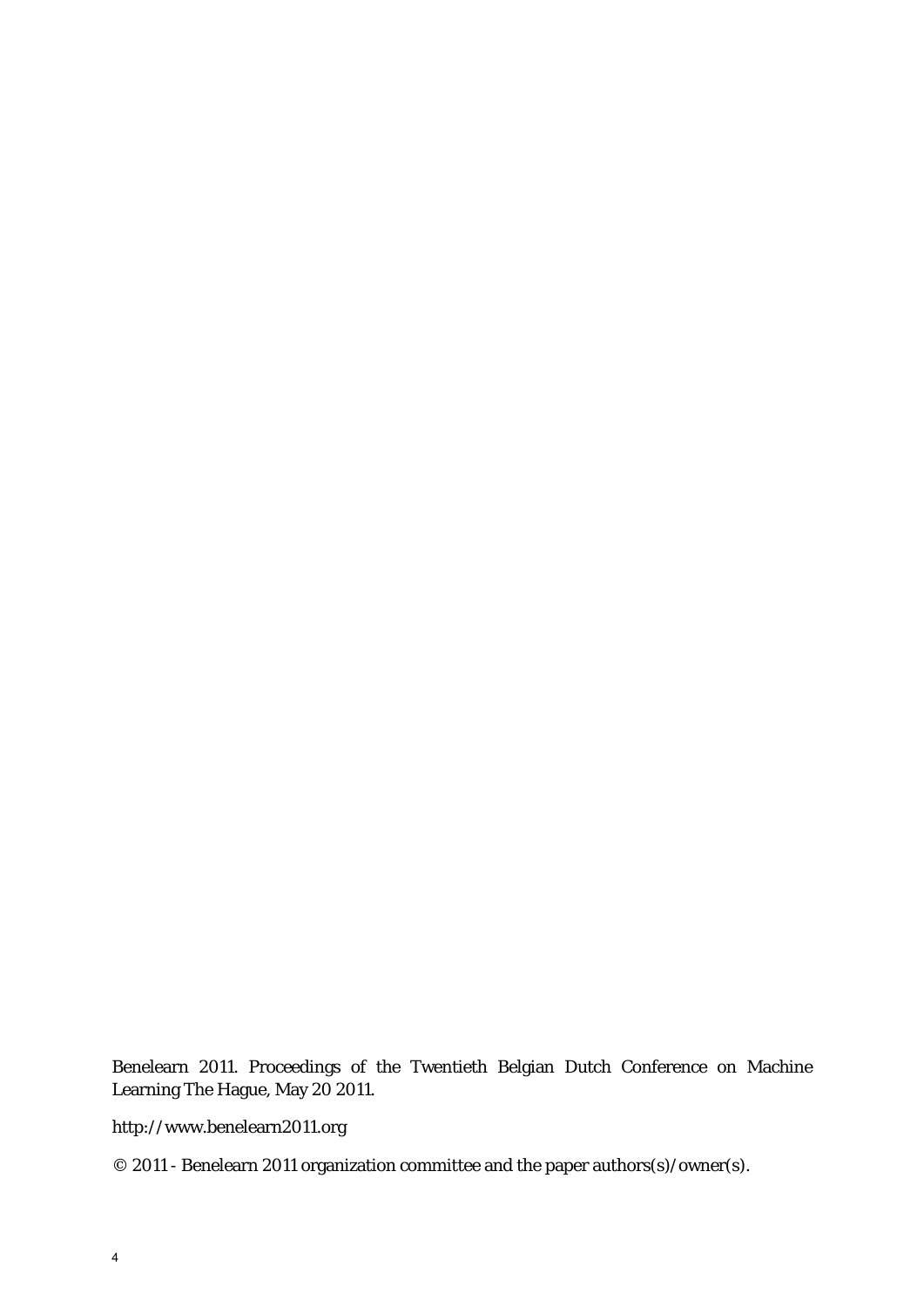## **Table of Contents**

| Kim Luyckx. Text Analytics and Machine Learning for User Identification and Content                                                                    |
|--------------------------------------------------------------------------------------------------------------------------------------------------------|
|                                                                                                                                                        |
|                                                                                                                                                        |
|                                                                                                                                                        |
| Bas Weitjens, Gwennyn Kapitein and Marten den Uyl. Geopredict: Exploring Models for                                                                    |
| Erik Tromp and Mykola Pechenizkiy. Graph-Based N-gram Language Identification on                                                                       |
| Bo Gao and Joaquin Vanschoren. Visualizations of Machine Learning Behavior with                                                                        |
| <b>Full papers</b>                                                                                                                                     |
| Bo Gao and Bettina Berendt. Inspecting Patterns for Higher-order Relations: Visualizations                                                             |
| Menno van Zaanen, Tanja Gaustad and Jeanou Feijen. Influence of Size on Pattern-based                                                                  |
| Adrian M. Kentsch, Walter A. Kosters, Peter van der Putten and Frank W. Takes.<br>Exploratory Recommendations Using Wikipedia's Linking Structure.  61 |
| Arno Knobbe, Pieter Hoogestijn and Durk Kingma. A Feature Construction and                                                                             |
| <b>Extended Abstracts</b>                                                                                                                              |
| Zoltan Szlavik, Bart Vaerenberg, Wojtek Kowalczyk and Paul Govaerts. Opti-Fox: Towards                                                                 |
| Frank Takes and Walter Kosters. Determining the Diameter of Small World Networks.  81                                                                  |
| Pedro Nogueira and Zoltan Szlavik. Automatic Construction of Personalized Concept Maps                                                                 |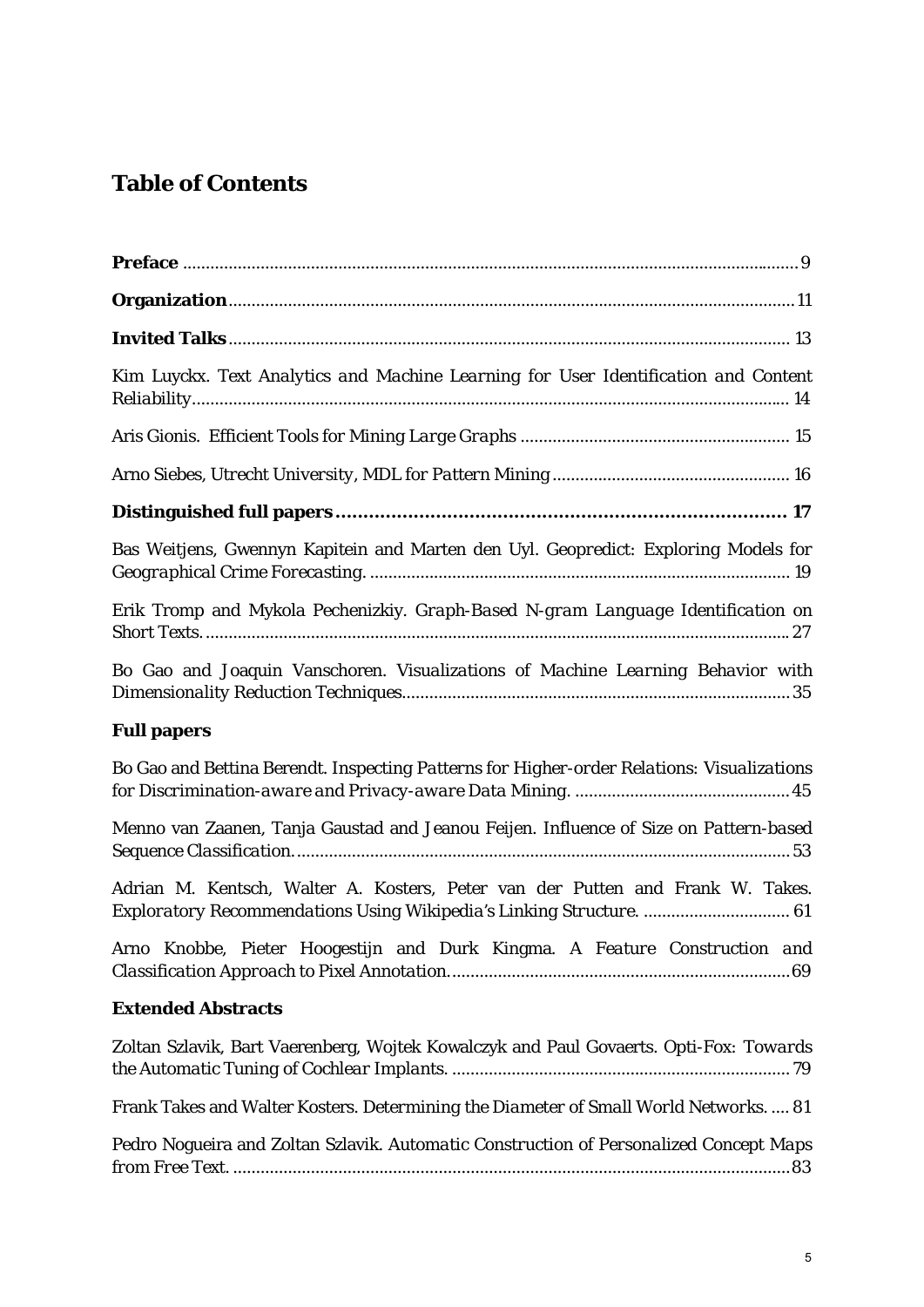| Vincent Van Asch and Walter Daelemans. Using Domain Similarity for Performance                                                                                                    |
|-----------------------------------------------------------------------------------------------------------------------------------------------------------------------------------|
| Zoltan Szlavik, Wojtek Kowalczyk and Martijn Schut. Diversity Measurement of                                                                                                      |
| Dejan Radosavljevik, Peter van der Putten and Kim Kyllesbech Larsen. Customer<br>Satisfaction and Network Experience in Mobile Telecommunications.  91                            |
| Huu Minh Nguyen, Ivo Couckuyt, Dirk Gorissen, Yvan Saeys, Luc Knockaert and Tom<br>Dhaene. Avoiding overfitting in surrogate modeling: an alternative approach93                  |
| Jan Verwaeren, Willem Waegeman and Bernard de Baets. Incorporating prior knowledge in                                                                                             |
| Alexander Nezhinsky, Irene Martorelli and Fons Verbeek. Detection of Developmental Stage                                                                                          |
|                                                                                                                                                                                   |
| Nele Verbiest, Chris Cornelis and Francisco Herrera. Granularity based Instance Selection.                                                                                        |
| Gilles Louppe and Pierre Geurts. A zealous parallel gradient descent algorithm 103                                                                                                |
| Eduardo Costa, Celine Vens and Hendrik Blockeel. Protein Subfamily Identification using                                                                                           |
|                                                                                                                                                                                   |
| Mihail Mihaylov, Yann-Aël le Borgne, Karl Tuyls and Ann Nowé. DESYDE: Decentralized                                                                                               |
| Nathalie Jeanray, Raphaël Marée, Benoist Pruvot, Olivier Stern, Pierre Geurts, Louis<br>Wehenkel and Marc Muller,. Phenotype Classification of Zebrafish Embryos by Supervised    |
| Olivier Stern, Raphaël Marée, Jessica Aceto, Nathalie Jeanray, Marc Muller, Louis Wehenkel<br>and Pierre Geurts. Zebrafish Skeleton Measurements using Image Analysis and Machine |
| Matteo Gagliolo, Kevin van Vaerenbergh, Abdel Rodríguez, Stijn Goossens, Gregory Pinte<br>and Wim Symens. Policy gradient methods for controlling systems with discrete sensor    |
| Marvin Meeng and Arno Knobbe. Flexible Enrichment with Cortana - Software Demo117                                                                                                 |
| Marc Mertens, Glen Debard, Jonas van den Bergh, Toon Goedeme, Koen Milisen, Jos<br>Tournoy, Jesse Davis, Tom Croonenborghs and Bart Vanrumste. Towards automatic                  |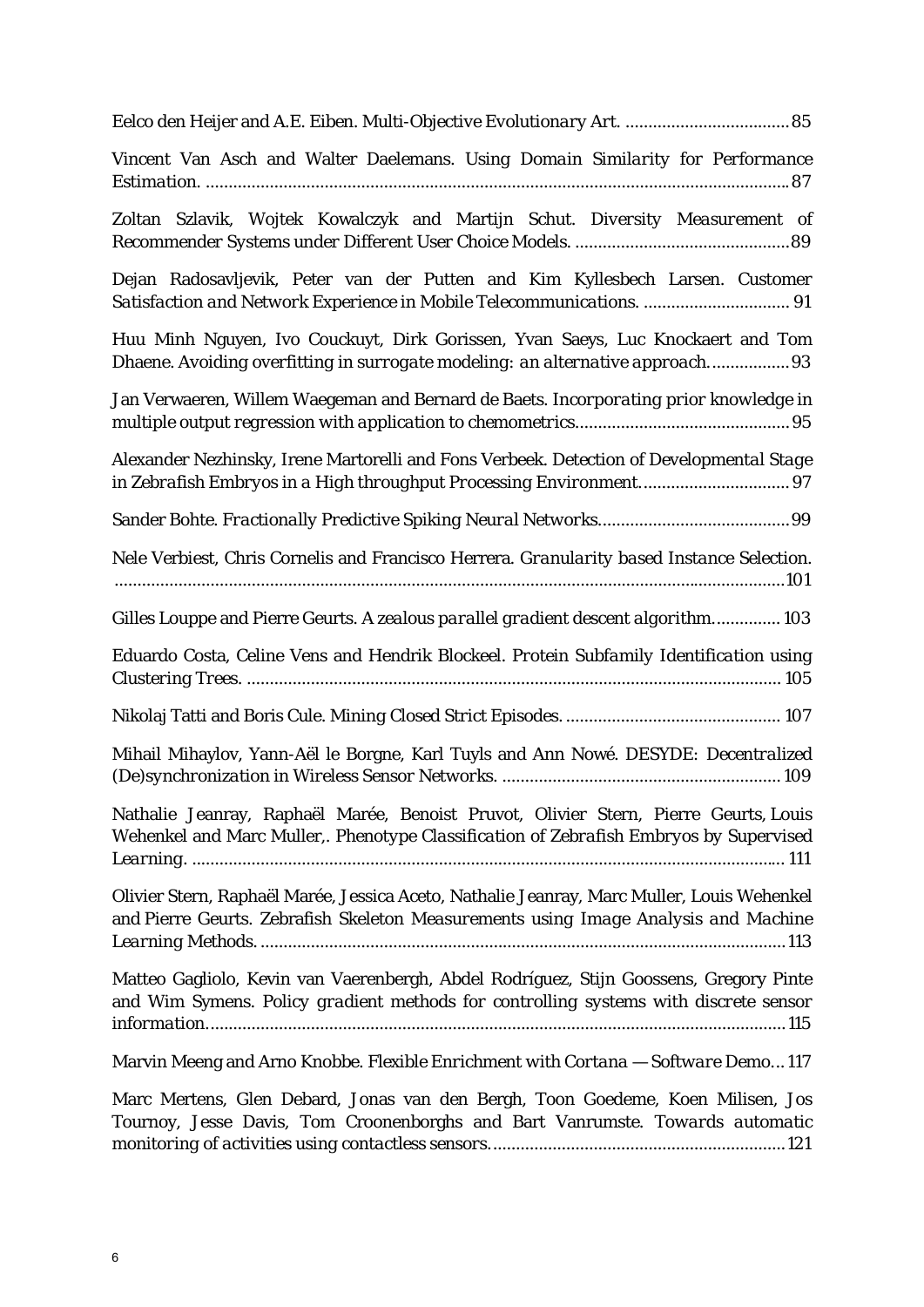| Jafar Tanha, Maarten van Someren and Hamideh Afsarmanesh. Ensemble-Training:                                                                                    |
|-----------------------------------------------------------------------------------------------------------------------------------------------------------------|
| Gerben K.D. de Vries, Willem Robert van Hage and Maarten van Someren. Comparing<br>Vessel Trajectories using Geographical Domain Knowledge and Alignments.  125 |
| Wessel Luijben, Zoltán Szlávik and Daniel Dahlsveen. Scale-Independent Forecasting                                                                              |
| Rob Konijn and Wojtek Kowalczyk. Finding Fraud in Health Insurance Data with Two-                                                                               |
| Vaisha Bernard and Cor Veenman. The Discovery of Criminal Behavior as a Ranking                                                                                 |
| Guido Demmenie, Jan van den Berg, Menno Israel, Virginia Dignum and Jos Vrancken.                                                                               |

*(Exceptional) Work Mining: A Stepwise Approach for Extracting Event Logs from Corporate Network Data*........................................................................................................ 133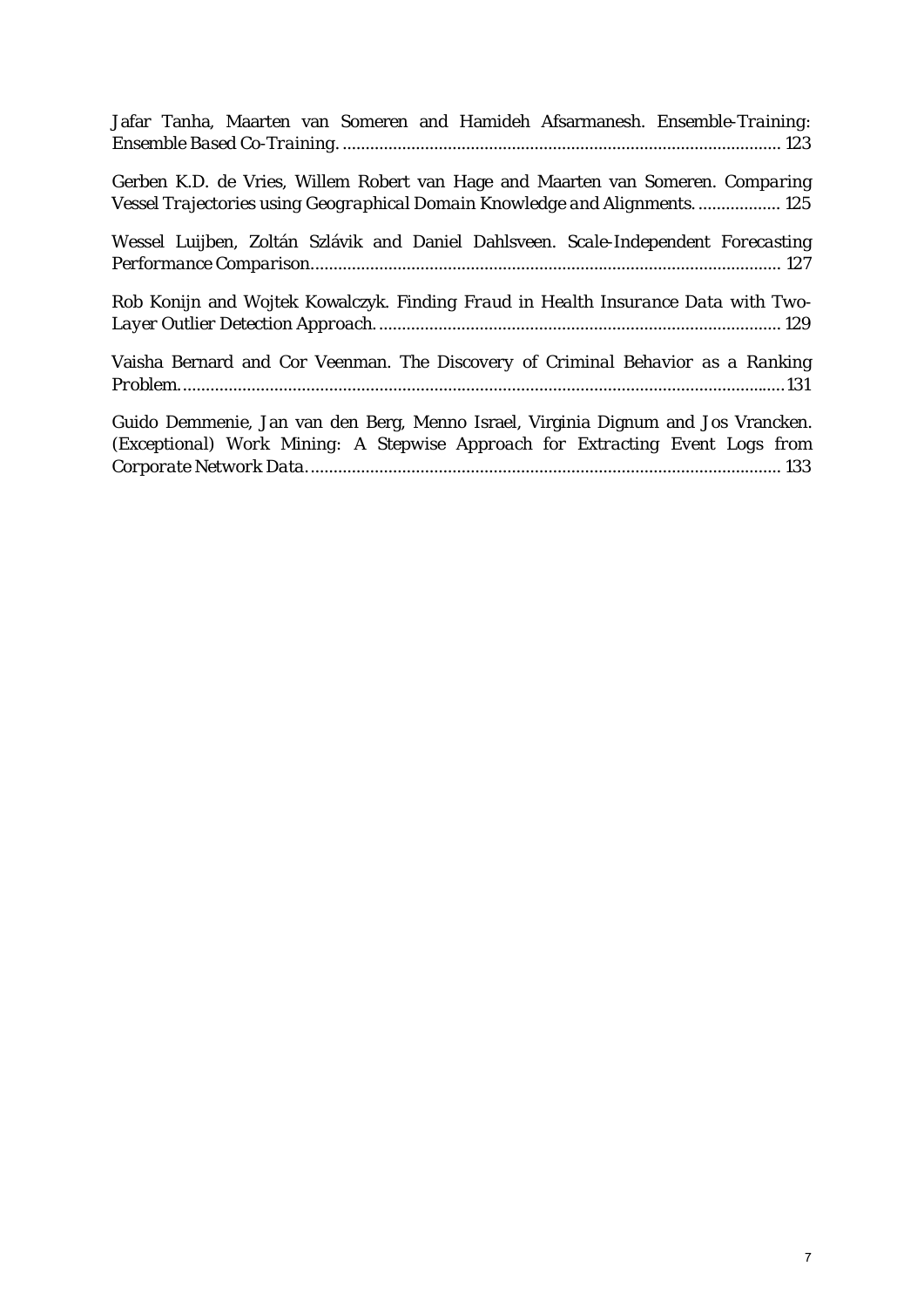### Ensemble-Training: Ensemble Based Co-Training

#### Jafar Tanha, Maarten van Someren, and Hamideh Afsarmanesh

J.Tanha,M.W.vanSomeren,h.afsarmanesh@uva.nl

Informatics Institute, University of Amsterdam, Science Park 904, 1098 XH Amsterdam, The Netherlands

Keywords: Semi-Supervised Learning, Co-Training, Ensemble Learning

#### 1. Introduction

There are several different methods for semisupervised learning. Here we consider co-training (Blum & Mitchell, 1998). Classifiers are trained using two views of data, usually subsets of features. Each classifier predicts labels for the unlabeled data including a degree of confidence. Unlabeled instances that are labeled with high confidence by one classifier are used as training data for the other. In this paper, we propose two improvements for co-training. First we consider co-training as an ensemble of  $N$  classifiers that are trained in parallel and second we derive a stop-criterion, using a theorem by Angluin and Laird (Angluin & Laird, 1988) that describes the effect of learning from uncertain data.

Two key issues in Co-Training are (1) measuring the confidence in labels that are predicted for the unlabeled data and (2) a criterion for stopping. Co-Training aims at adding a subset of the most confidently predicted labels. At some point labels will be noisy and cause the result of learning to become worse, a form of "overfitting". Problems (1) and (2) could be solved in an empirical way, using a holdout set of labeled data or some resampling scheme on the labeled dataset but Semi-Supervised Learning is used for learning tasks where labeled data is scarce. We use a theorem from PAC-learning (1) that relates the number of training data to the probability that a consistent hypothesis has an error larger than some threshold for a setting with training data with a certain error in the labels. We use an ensemble of learners for co-training and we use the agreement between the predictions of labels for the unlabeled data to obtain an estimate of the labeling error. Using this we can estimate the effect of learning on the error of the result of adding the new labeled data to the training set. In particular we use a theorem by Angluin and Laird (Angluin & Laird, 1988). If we draw a sequence  $\sigma$  of m data points then

if

$$
m \ge \frac{2}{\epsilon^2 (1 - 2\eta)^2} \ln(\frac{2N}{\delta})
$$
\n(1)

where  $\epsilon$  is the classification error of the worst remaining candidate hypothesis,  $\eta$  (< 0.5) is an upper bound on the classification noise rate,  $N$  is the number of hypothesis, and  $\delta$  is the confidence, then a hypothesis  $H_i$ that minimizes disagreement with  $\sigma$  will have:

$$
Pr[d(H_i, H^*) \ge \epsilon] \le \delta \tag{2}
$$

where  $d(.)$  is the sum over the probability of elements from the symmetric difference between the two hypothesis sets  $H_i$  and  $H^*$ . Adding data with labels that have a probability of being incorrect means that m is increased and t hat  $\eta$  must be adjusted using the probability of an incorrect label for the current labeled set and of the newly labeled set. We fix  $\delta$  and we assume that N is approximately constant. In that case we can calculate  $\epsilon$ . The noise rate in this training set can be estimated by:

$$
\eta_{i,j} = \frac{\eta_L |L| + \hat{e}_{i,j} |L_{i,j}|}{|L| + |L_{i,j}|} \tag{3}
$$

From this we derive a criterion for whether adding data reduces the error of the result of learning or not. In Ensemble-training each component classifier  $h_i$  is first trained on the original labeled data. Next ensembles are built by using all classifiers except one. These ensembles predict the class of the unlabeled data and also the error rate is estimated from the agreement between the classifiers. After that a subset of  $U$ , unlabeled data, is selected by ensemble  $H_p$  for a classifier that will reduce its error. Here a threshold on the improvement can be used. This is then added to the labeled training data and the estimated error rate of these data is adjusted and used as training data for the "held-out" classifier. The selected unlabeled data for the subset